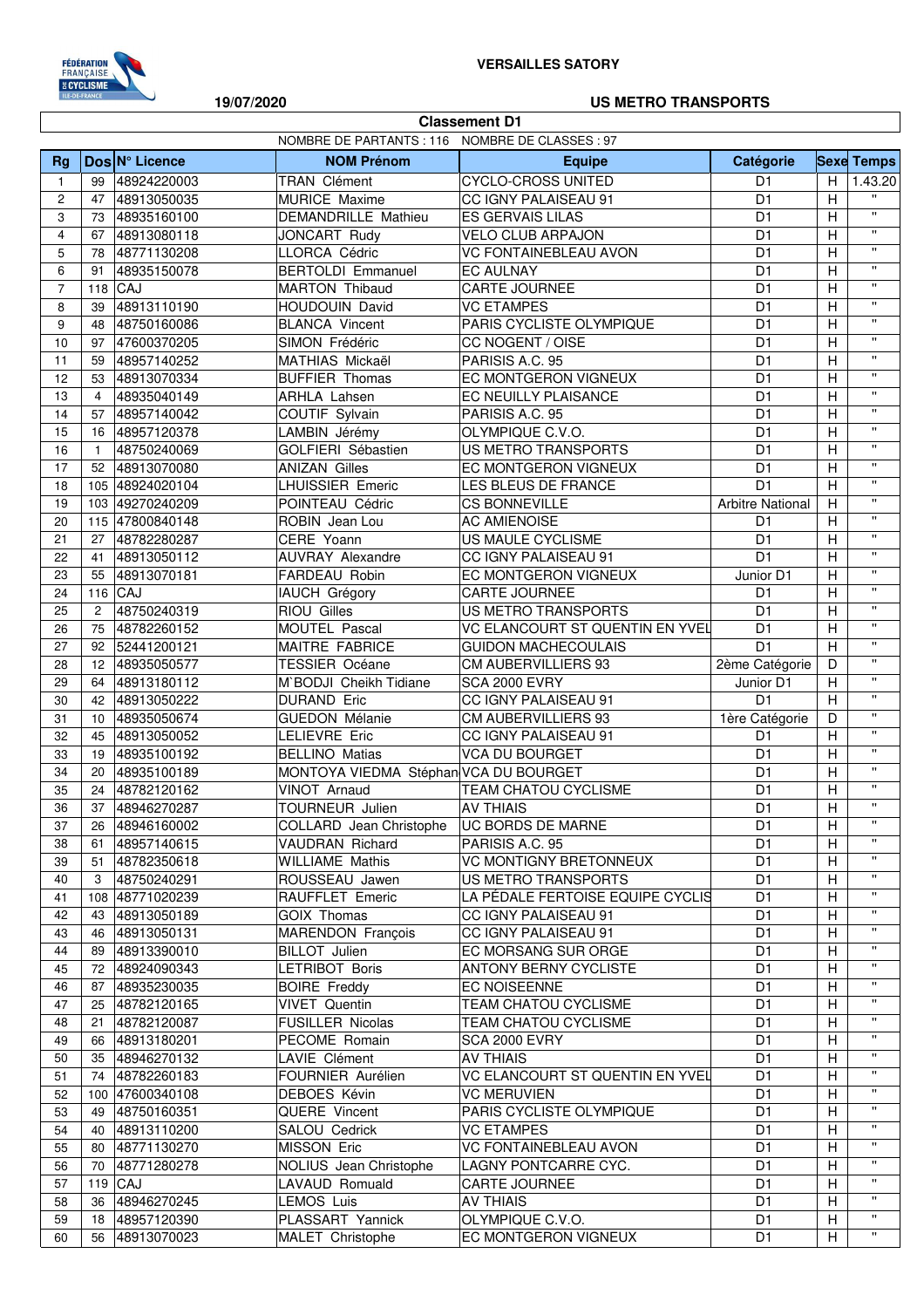| 61 | 31             | 48782280271     | <b>VERLET William</b>       | US MAULE CYCLISME                 | D <sub>1</sub>  | H              | $\mathbf{u}$            |
|----|----------------|-----------------|-----------------------------|-----------------------------------|-----------------|----------------|-------------------------|
| 62 | 71             | 48771280122     | <b>NOLIUS Lucas</b>         | LAGNY PONTCARRE CYC.              | Junior D1       | H              | $\mathbf{u}$            |
| 63 | 6              | 48935050570     | <b>BIDEAU</b> Sandrine      | CM AUBERVILLIERS 93               | 1ère Catégorie  | D              | $\mathbf{H}$            |
| 64 |                | 111 48771150228 | ORTIZ Grégory               | <b>TEAM PELTRAX - CSD</b>         | D <sub>1</sub>  | H              | $\mathbf{H}$            |
| 65 | 22             | 48782120095     | <b>KARAYANNIS Alexandre</b> | <b>TEAM CHATOU CYCLISME</b>       | D <sub>1</sub>  | $\overline{H}$ | $\mathbf{H}$            |
| 66 | $\overline{7}$ | 48935050611     | DA CRUZ Laura               | <b>CM AUBERVILLIERS 93</b>        | 1ère Catégorie  | D              | $\mathbf{u}$            |
| 67 |                | 109 53840010139 | CHESNAIS JULIEN             | C.V.C. MONTFAVET                  | D <sub>1</sub>  | H              | $\mathbf{H}$            |
| 68 | 8              | 48935050597     | FONSECA Barbara             | CM AUBERVILLIERS 93               | 1ère Catégorie  | D              | $\mathbf{H}$            |
| 69 | 94             | 52851060228     | <b>GAUDIN VINCENT</b>       | <b>VELO CLUB ESSARTAIS</b>        | D <sub>1</sub>  | Η              | $\mathbf{u}$            |
| 70 |                | 114 47602160203 | FRUIT Stéphane              | <b>COMPIEGNE SPORTS CYCLISTES</b> | D <sub>1</sub>  | H              | $\mathbf{u}$            |
| 71 | 81             | 48957130047     | <b>BALLUREAU Alexandre</b>  | A. SOISY ENGHIEN LA BARRE         | D <sub>1</sub>  | H              | $\mathbf{u}$            |
| 72 |                | 101 41150290055 | VALERY André                | <b>VELO CLUB MAURSOIS</b>         | D <sub>1</sub>  | H              | $\mathbf{u}$            |
| 73 |                | $117$ CAJ       | SIMONEAU Aymeric            | <b>CARTE JOURNEE</b>              | D <sub>1</sub>  | H              | $\mathbf{H}$            |
| 74 | 62             | 48771080061     | <b>HUET</b> Julien          | AS CHELLES                        | D <sub>1</sub>  | H              | $\mathbf{u}$            |
| 75 | 5              | 48935040151     | <b>OUALOU Youssef</b>       | EC NEUILLY PLAISANCE              | D <sub>1</sub>  | H              | $\mathbf{u}$            |
| 76 | 83             | 48935330193     | MENARD Frédéric             | <b>ES STAINS-CYCLISME</b>         | D <sub>1</sub>  | $\overline{H}$ | $\mathbf{u}$            |
| 77 |                | 113 47602160086 | DRIEUX David                | <b>COMPIEGNE SPORTS CYCLISTES</b> | D <sub>1</sub>  | H              | $\mathbf{u}$            |
| 78 | 85             | 48771500024     | MARION Sébastien            | SAACY JOUARRE CYCLISME 77         | D <sub>1</sub>  | H              | $\mathbf{u}$            |
| 79 |                | 102 49270240029 | POINTEAU Axel               | <b>CS BONNEVILLE</b>              | Junior D1       | H              | $\mathbf{u}$            |
| 80 | 88             | 48935130326     | GUYARD Julien               | <b>USM GAGNY</b>                  | D <sub>1</sub>  | H              | $\mathbf{H}$            |
| 81 |                | $121$ CAJ       | <b>BOUCHER Arnaud</b>       | CARTE JOURNEE                     | D <sub>1</sub>  | H              | $\mathbf{u}$            |
| 82 | 44             | 48913050186     | LAVERGNE Franck             | CC IGNY PALAISEAU 91              | D <sub>1</sub>  | H              | $\mathbf{u}$            |
| 83 | 98             | 48924220017     | <b>GERVAISE Baptiste</b>    | <b>CYCLO-CROSS UNITED</b>         | D <sub>1</sub>  | H              | $\mathbf{u}$            |
| 84 | 54             | 48913070326     | DELACOUR Thomas             | EC MONTGERON VIGNEUX              | D <sub>1</sub>  | H              | $\mathbf{H}$            |
| 85 | 14             | 48913220083     | WALTISPERGER Sylvain        | <b>US RIS ORANGIS</b>             | D <sub>1</sub>  | Η              | $\mathbf{u}$            |
| 86 | 68             | 48913080045     | ROLAND Adrien               | <b>VELO CLUB ARPAJON</b>          | D <sub>1</sub>  | H              | $\mathbf{H}$            |
| 87 | 29             | 48782280372     | ROPARS Philippe             | US MAULE CYCLISME                 | $\overline{D1}$ | $\overline{H}$ | $\mathbf{u}$            |
| 88 | 84             | 48935330203     | MUSELET Julien              | <b>ES STAINS-CYCLISME</b>         | D <sub>1</sub>  | $\overline{H}$ | $\mathbf{u}$            |
| 89 |                | 106 48782250010 | LE MOIGNE Vincent           | CO BOIS D'ARCY                    | D <sub>1</sub>  | H              | $\mathbf{u}$            |
| 90 | 76             | 48782260089     | <b>VERHOOGHE Arnaud</b>     | VC ELANCOURT ST QUENTIN EN YVEL   | D <sub>1</sub>  | Η              | $\mathbf{u}$            |
| 91 | 11             | 48935050635     | NENADOVIC Kristina          | CM AUBERVILLIERS 93               | Junior          | D              | $\mathbf{u}$            |
| 92 | 63             | 48913180132     | <b>BOUYAHI Yanis</b>        | <b>SCA 2000 EVRY</b>              | Junior D1       | $\overline{H}$ | $\mathbf{u}$            |
| 93 | 58             | 48957140552     | <b>HOFFMANN Mathis</b>      | PARISIS A.C. 95                   | Junior D1       | H              | $\mathbf{u}$            |
| 94 | 28             | 48782280164     | PICANT Franck               | US MAULE CYCLISME                 | D <sub>1</sub>  | H              | $\mathbf{u}$            |
| 95 | 9              | 48935050665     | GOERGEN Océane              | CM AUBERVILLIERS 93               | Junior          | D              | $\overline{\mathbf{u}}$ |
| 96 | 65             | 48913180131     | MOUMEN Adam                 | SCA 2000 EVRY                     | Junior D1       | $\overline{H}$ | $\overline{\mathbf{u}}$ |
| 97 | 90             | 48935020031     | HOLLAENDER Valentin         | <b>CSM EPINAY SUR SEINE</b>       | D <sub>1</sub>  | $\overline{H}$ | $\mathbf{u}$            |

|                |                |                | NOMBRE DE PARTANTS : 98             | NOMBRE DE CLASSES: 84                           |                 |   |                   |
|----------------|----------------|----------------|-------------------------------------|-------------------------------------------------|-----------------|---|-------------------|
| Rg             |                | Dos N° Licence | <b>NOM Prénom</b>                   | <b>Equipe</b>                                   | Catégorie       |   | <b>Sexe Temps</b> |
|                | 33             | 48957140089    | GOETZ Jonathan                      | PARISIS A.C. 95                                 | D <sub>2</sub>  | H | 1:34:30           |
| $\overline{2}$ | 18             | 48782280301    | PHILIPPE Mathieu                    | US MAULE CYCLISME                               | D <sub>2</sub>  | H | $\mathbf{H}$      |
| 3              | 30             | 48957120406    | LE JEHAN Alan                       | OLYMPIQUE C.V.O.                                | D <sub>2</sub>  | н | $\mathbf{H}$      |
| 4              | $\overline{c}$ | 48750240024    | <b>SERGEANT Yannick</b>             | US METRO TRANSPORTS                             | D <sub>2</sub>  | Н | $\mathbf{H}$      |
| 5              | 86             | 43224050146    | <b>GOUYA JEAN MARIE</b>             | TEAM PAYS DE DINAN                              | D <sub>2</sub>  | Н | $\mathbf{H}$      |
| 6              | 17             | 48782280294    | <b>LEGAL Mathieu</b>                | US MAULE CYCLISME                               | D <sub>2</sub>  | н | $\mathbf{H}$      |
| $\overline{7}$ | 88             | 44180030084    | MARCHET Yann                        | <b>VC LIGNIEROIS</b>                            | D <sub>2</sub>  | H | $\mathbf{H}$      |
| 8              | 63             | 48957130043    | <b>SECOND Laurent</b>               | A. SOISY ENGHIEN LA BARRE                       | D <sub>2</sub>  | Н | $\mathbf{H}$      |
| 9              | 28             | 48750160565    | <b>SAVIGNONI Titouan</b>            | PARIS CYCLISTE OLYMPIQUE                        | D <sub>2</sub>  | H | $\mathbf{H}$      |
| 10             | 36             | 48946270281    | CHANDERNAGOR Théo                   | <b>AV THIAIS</b>                                | D <sub>2</sub>  | Н | $\mathbf{H}$      |
| 11             | 85             | 44280220133    | <b>BONNAY Sylvain</b>               | <b>ES AUNEAU CYCLISME</b>                       | D <sub>2</sub>  | Н | $\mathbf{H}$      |
| 12             | 3              | 48957170272    | ALLOT Sébastien                     | <b>ES PERSANAISE</b>                            | D <sub>2</sub>  | Н | $\mathbf{H}$      |
| 13             | 53             | 48935100210    | LONDONO MONTEALEGRE IVCA DU BOURGET |                                                 | D <sub>2</sub>  | н | $\mathbf{H}$      |
| 14             | 45             | 48913020373    | BOTTONE PATRICK                     | AS CORBEIL ESSONNES                             | D <sub>2</sub>  | Н | $\mathbf{H}$      |
| 15             | 62             | 48957130179    | <b>ROISIN Mathieu</b>               | A. SOISY ENGHIEN LA BARRE                       | D <sub>2</sub>  | Н | $\mathbf{H}$      |
| 16             | 66             | 48957100157    | <b>AUTHOUART Frédéric</b>           | AC VAL D'OISE                                   | $\overline{D2}$ | Н | π                 |
| 17             | 52             | 48935100239    | DAGOSTINO Frederic                  | <b>VCA DU BOURGET</b>                           | $\overline{D2}$ | H | $\mathbf{H}$      |
| 18             | 21             | 48750160401    |                                     | CHEVALIER DUFLOT Rapha PARIS CYCLISTE OLYMPIQUE | D <sub>2</sub>  | H | $\mathbf{H}$      |
| 19             | 65             | 48946040404    | PUDELKO Jean François               | <b>US CRETEIL</b>                               | D <sub>2</sub>  | Н | $\mathbf{H}$      |
| 20             | 60             | 48771130317    | NATUREL Joël                        | <b>VC FONTAINEBLEAU AVON</b>                    | D <sub>2</sub>  | H | $\mathbf{H}$      |
| 21             | 39             | 48946270258    | PEREIRA DA COSTA José               | <b>AV THIAIS</b>                                | D <sub>2</sub>  | H | $\mathbf{H}$      |
| 22             | 74             | 48924080245    | <b>BRODIN Charles</b>               | A. C. B. B.                                     | D <sub>2</sub>  | н | $\mathbf{H}$      |
| 23             | 4              | 48957170107    | <b>MARTEAU Charles</b>              | <b>ES PERSANAISE</b>                            | D <sub>2</sub>  | H | $\mathbf{H}$      |
| 24             | 5              | 48957170293    | <b>MAURICE Nicolas</b>              | <b>ES PERSANAISE</b>                            | D <sub>2</sub>  | H | $\mathbf{H}$      |
| 25             | 61             | 48957130261    | LORSOLD Yannick                     | A. SOISY ENGHIEN LA BARRE                       | D <sub>2</sub>  | Н | $\mathbf{H}$      |
| 26             | 23             | 48750160344    | FICHET Fabien                       | PARIS CYCLISTE OLYMPIQUE                        | $\overline{D2}$ | Ĥ | π                 |
| 27             | 32             | 48957140610    | <b>DUVAL Didier</b>                 | PARISIS A.C. 95                                 | D <sub>2</sub>  | Н | $\mathbf{H}$      |
| 28             | 11             | 48957400001    | ROUSSEL Laurent                     | TEAM BIKE CYCLISTE SAINT PRIX                   | D <sub>2</sub>  | н | $\mathbf{H}$      |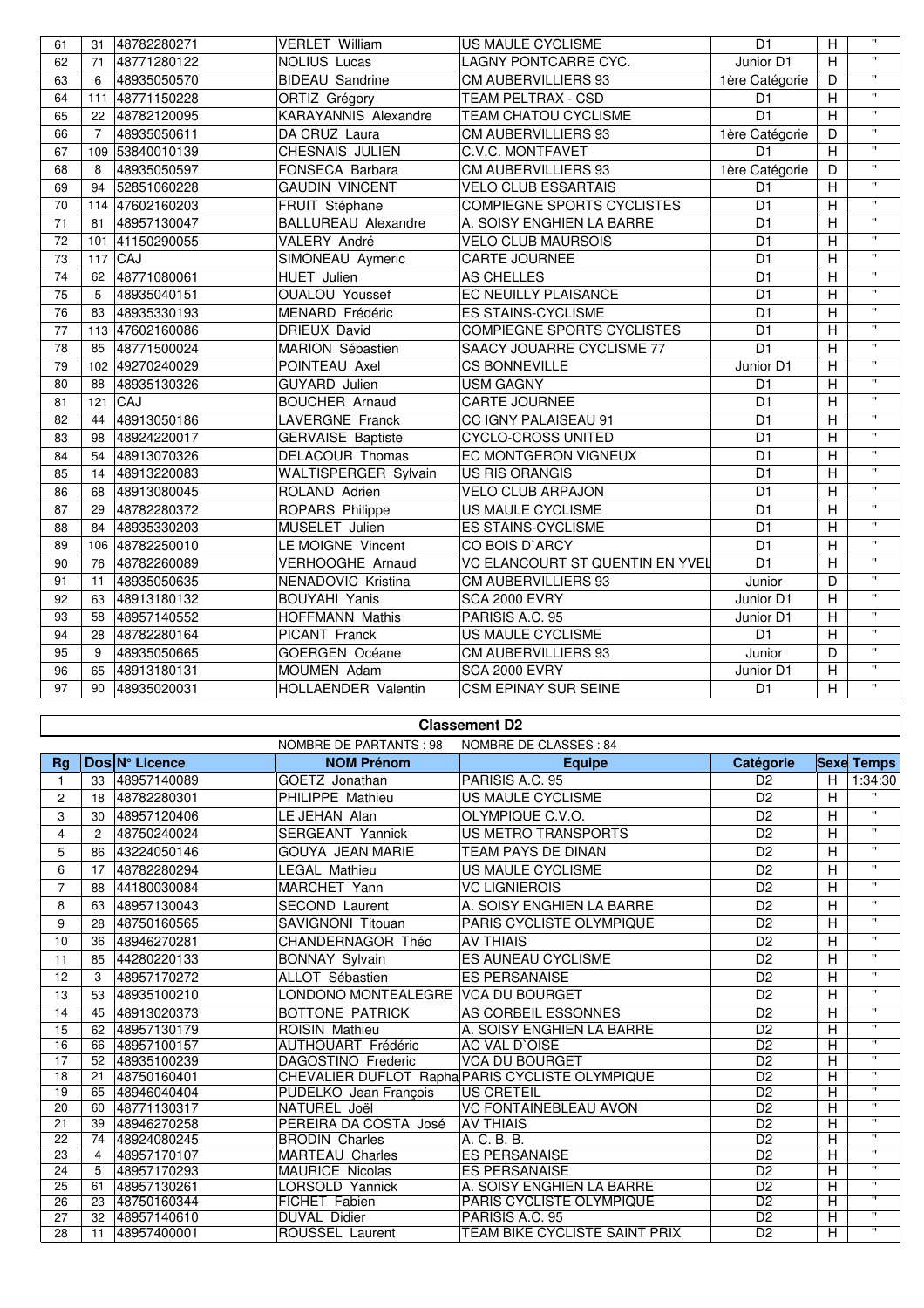| 29 | 6               | 48957170294    | PERRINIAUX Julien                 | <b>ES PERSANAISE</b>                   | D <sub>2</sub>          | н              | $\pmb{\mathsf{H}}$      |
|----|-----------------|----------------|-----------------------------------|----------------------------------------|-------------------------|----------------|-------------------------|
| 30 |                 | 59 48771130064 | <b>BEAULIEU Patrick</b>           | <b>VC FONTAINEBLEAU AVON</b>           | $\overline{D2}$         | H              | $\overline{\mathbf{u}}$ |
| 31 | 22              | 48750160411    | <b>DAVILLERS Léo</b>              | PARIS CYCLISTE OLYMPIQUE               | $\overline{D2}$         | H              | π                       |
| 32 | 50              | 48946030048    | FRANCHI Aurélien                  | VC DES CHEMINOTS ET VILLENEUVOI        | D <sub>2</sub>          | $\overline{H}$ | π                       |
| 33 |                 | 34 48957140627 | LE BOURHIS Fabien                 | PARISIS A.C. 95                        | D <sub>2</sub>          | Н              | π                       |
| 34 | 49              | 48771150151    | <b>WETZSTEIN Laurent</b>          | <b>TEAM PELTRAX - CSD</b>              | D <sub>2</sub>          | H              | $\overline{\mathbf{u}}$ |
| 35 | 47              | 48771150083    | BARBOSA José                      | <b>TEAM PELTRAX - CSD</b>              | D <sub>2</sub>          | Н              | $\pmb{\mathsf{H}}$      |
| 36 | 27              | 48750160620    | OUAJA Stéphane                    | PARIS CYCLISTE OLYMPIQUE               | D <sub>2</sub>          | $\overline{H}$ | $\overline{\mathbf{u}}$ |
| 37 | 25              | 48750160558    | <b>MESNARD Florian</b>            | PARIS CYCLISTE OLYMPIQUE               | D <sub>2</sub>          | Н              | $\overline{\mathbf{u}}$ |
| 38 | $\mathbf{1}$    | 48750240079    | FERRERA Frédéric                  | US METRO TRANSPORTS                    | D <sub>2</sub>          | $\overline{H}$ | π                       |
| 39 | 58              | 48913480015    | PELLETIER Jérôme                  | CC SAINT PIERRE DU PERRAY              | $\overline{D2}$         | $\overline{H}$ | $\overline{\mathbf{u}}$ |
| 40 | 64              | 48924030033    | <b>CHAMAYOU Etienne</b>           | RUEIL A.C.                             | D <sub>2</sub>          | Н              | $\overline{\mathbf{u}}$ |
| 41 | 89              | 48782120161    | <b>BOUSQUET Simon</b>             | <b>TEAM CHATOU CYCLISME</b>            | D <sub>2</sub>          | H              | π                       |
| 42 | 91              | 43222880081    | <b>GUEGAN LAURA</b>               | <b>LANNION CYCLISME</b>                | 3ème Catégorie          | D              | π                       |
| 43 | 96              | 48913400039    | <b>MAIRE</b> Didier               | TEAM CYCLISME MORANGIS                 | D <sub>2</sub>          | M              | π                       |
| 44 |                 |                |                                   |                                        | D <sub>2</sub>          |                | π                       |
| 45 | 67              | 48957100111    | <b>MARLIER Michel</b>             | AC VAL D'OISE                          |                         | н              | π                       |
|    | 41              | 48913080131    | <b>BLAISE Yannick</b>             | <b>VELO CLUB ARPAJON</b>               | D <sub>2</sub>          | $\overline{H}$ | $\mathbf{H}$            |
| 46 | 57              | 48935130329    | <b>PAGES Wilfried</b>             | <b>USM GAGNY</b>                       | D <sub>2</sub>          | н              | π                       |
| 47 | 75              | 48924080205    | <b>CUILLERET Bertrand</b>         | A. C. B. B.                            | D <sub>2</sub>          | $\overline{H}$ | $\overline{\mathbf{u}}$ |
| 48 | 51              | 48935100111    | <b>BENGALA</b> Jean Marc          | <b>VCA DU BOURGET</b>                  | $\overline{D2}$         | Ξ              | π                       |
| 49 | 99              | <b>CAJ</b>     | <b>MARCEL Cirany</b>              | <b>CARTE JOURNEE</b>                   | $\overline{D2}$         | M              | $\overline{\mathbf{u}}$ |
| 50 | 79              | 48782260153    | <b>BOUCHET Sébastien</b>          | <b>VC ELANCOURT ST QUENTIN EN YVEL</b> | D <sub>2</sub>          | Н              |                         |
| 51 | 24              | 48750160534    | MATUSZEWSKI Sébastien             | PARIS CYCLISTE OLYMPIQUE               | D2                      | $\overline{H}$ | π                       |
| 52 | 26              | 48750160491    | <b>MILOT</b> Valere               | PARIS CYCLISTE OLYMPIQUE               | D <sub>2</sub>          | н              | $\overline{\mathbf{u}}$ |
| 53 | 93              | 47021200017    | <b>LESNE Eric</b>                 | <b>CLUB CLOVIS SOISSONNAIS</b>         | D <sub>2</sub>          | H              | $\overline{\mathbf{u}}$ |
| 54 | 94              | CAJ            | <b>GROSSAIN Gabriel</b>           | <b>CARTE JOURNEE</b>                   | D <sub>2</sub>          | $\overline{H}$ | π                       |
| 55 | 8               | 48924150226    | LUTAJ ETIENNE                     | <b>COURBEVOIE SPORTS CYCLISME</b>      | D2                      | $\overline{H}$ | π                       |
| 56 | 35              | 48946270063    | <b>BOUVIALE Laurent</b>           | <b>AV THIAIS</b>                       | D <sub>2</sub>          | H              | π                       |
| 57 |                 | 12 48957400004 | <b>TAHON Olivier</b>              | <b>TEAM BIKE CYCLISTE SAINT PRIX</b>   | D <sub>2</sub>          | Н              | $\overline{\mathbf{u}}$ |
| 58 | 83              | 48924010334    | LENVOISE Loïc                     | <b>CSM PUTEAUX</b>                     | $\overline{D2}$         | Η              | $\overline{\mathbf{u}}$ |
| 59 | 10 <sup>°</sup> | 48913220093    | <b>AUFFRET Valentin</b>           | <b>US RIS ORANGIS</b>                  | D <sub>2</sub>          | H              | π                       |
| 60 | 19              | 48924110352    | DOOM Yohan                        | <b>CSM CLAMART</b>                     | $\overline{D2}$         | H              | $\pmb{\mathsf{H}}$      |
| 61 | 81              | 48924070045    | <b>BAGLIN Sylvain</b>             | <b>VC GARENNOIS</b>                    | D <sub>2</sub>          | $\overline{H}$ | $\overline{\mathbf{u}}$ |
| 62 | 76              | 48946150053    | SENEGAS Jean Claude               | <b>VC VINCENNES</b>                    | D <sub>2</sub>          | Н              | $\overline{\mathbf{u}}$ |
| 63 | 77              | 48946150054    | <b>SENEGAS Laurent</b>            | <b>VC VINCENNES</b>                    | D <sub>2</sub>          | H              | π                       |
| 64 | 40              | 48946270026    | VIVOIX Cyrille                    | <b>AV THIAIS</b>                       | D <sub>2</sub>          | H              | $\mathbf{H}$            |
| 65 | 70              | 48913070207    | FARDEAU Frédéric                  | <b>EC MONTGERON VIGNEUX</b>            | D <sub>2</sub>          | н              | π                       |
| 66 | 46              | 48913020404    | <b>GOUHIER VINCENT</b>            | AS CORBEIL ESSONNES                    | $\overline{D2}$         | $\overline{H}$ | $\overline{\mathbf{u}}$ |
| 67 | 48              | 48771150192    | <b>MARIA Didier</b>               | <b>TEAM PELTRAX - CSD</b>              | $\overline{D2}$         | Ξ              | π                       |
| 68 | 16              | 48782280323    | LABYRE LABBE Samuel               | US MAULE CYCLISME                      | Junior D <sub>2</sub>   | $\overline{H}$ | $\overline{\mathbf{u}}$ |
| 69 | 20              | 48924110046    | <b>SEMPASTOUS Olivier</b>         | <b>CSM CLAMART</b>                     | D <sub>2</sub>          | н              | π                       |
| 70 | 15              | 48782350061    | ROCHEFORT Cyril                   | <b>VC MONTIGNY BRETONNEUX</b>          | D <sub>2</sub>          | $\overline{H}$ | π                       |
| 71 | 14              | 48782350590    | <b>MENDES Dominique</b>           | <b>VC MONTIGNY BRETONNEUX</b>          | D <sub>2</sub>          | $\overline{H}$ | π                       |
| 72 | 29              | 48750160606    | TRANZEAT Yannick                  | PARIS CYCLISTE OLYMPIQUE               | D <sub>2</sub>          | $\overline{H}$ | π                       |
| 73 |                 | 37 48946270161 | FRANCO David                      | <b>AV THIAIS</b>                       | D <sub>2</sub>          | $\overline{H}$ | $\mathbf{u}$            |
| 74 |                 | 78 48935050158 | <b>BOUTIN</b> Jean François       | <b>CM AUBERVILLIERS 93</b>             | D <sub>2</sub>          | н              | $\pmb{\mathsf{u}}$      |
| 75 | 84              | 48771040256    | <b>DERLY Alain</b>                | PEDALE COMBS LA VILLAISE               | <b>Arbitre National</b> | H              |                         |
| 76 | 38              | 48946270099    | <b>MARTIN Dorian</b>              | <b>AV THIAIS</b>                       | D <sub>2</sub>          | Н              | π                       |
| 77 | $\overline{7}$  | 48924150217    | <b>GARNIER Philippe</b>           | <b>COURBEVOIE SPORTS CYCLISME</b>      | $\overline{D2}$         | н              | $\mathbf{H}$            |
| 78 | 42              | 48913080121    |                                   |                                        | D <sub>2</sub>          | н              | $\pmb{\mathsf{H}}$      |
|    |                 |                | PALA Jean Paul                    | <b>VELO CLUB ARPAJON</b>               |                         | D              | $\pmb{\mathsf{H}}$      |
| 79 | 82              | 48924010376    | JAMET Sandie<br><b>GUARY Eddy</b> | <b>CSM PUTEAUX</b>                     | 3ème Catégorie          |                | π                       |
| 80 | 68              | 48935190046    |                                   | SE PAVILLONNAIS                        | D <sub>2</sub>          | Н              | $\pmb{\mathsf{H}}$      |
| 81 | 54              | 48957080087    | LUXEUIL Romain                    | ARGENTEUIL VAL DE SEINE 95             | D <sub>2</sub>          | н              | $\pmb{\mathsf{H}}$      |
| 82 | 13              | 48782350653    | CHEZEAUD Thomas                   | VC MONTIGNY BRETONNEUX                 | $\overline{D2}$         | Н              | $\mathbf{H}$            |
| 83 | 90              | 48782120086    | GUYOT Sacha                       | TEAM CHATOU CYCLISME                   | Junior D <sub>2</sub>   | н              | π                       |
| 84 | 9               | 48924150224    | RABOT Henri                       | COURBEVOIE SPORTS CYCLISME             | D <sub>2</sub>          | H.             |                         |

|           | <b>Classement D3</b> |                |                                        |                                  |                |    |                   |  |  |
|-----------|----------------------|----------------|----------------------------------------|----------------------------------|----------------|----|-------------------|--|--|
|           |                      |                | NOMBRE DE PARTANTS : 62                | NOMBRE DE CLASSES : 55           |                |    |                   |  |  |
| <b>Rg</b> |                      | Dos N° Licence | <b>NOM Prénom</b>                      | <b>Equipe</b>                    | Catégorie      |    | <b>Sexe Temps</b> |  |  |
|           | 47                   | 48957100159    | FERAL Arnaud                           | AC VAL D`OISE                    | D <sub>3</sub> | H. | 1:17:50           |  |  |
| 2         | 63                   | CAJ            | JARRIGE Nicolas                        | <b>CARTE JOURNEE</b>             | D <sub>3</sub> | H  | $\mathbf{H}$      |  |  |
| 3         | 54                   | 49270850154    | <b>DEVELTER Freddy</b>                 | <b>VC BERNAY</b>                 | D <sub>3</sub> | H  | $\mathbf{H}$      |  |  |
| 4         | 16                   | 48771130299    | <b>HUBERT</b> Stephane                 | <b>VC FONTAINEBLEAU AVON</b>     | D <sub>3</sub> | H  | $\mathbf{H}$      |  |  |
| 5         | 13                   | 48924010350    | VANVYNCKT Michel                       | <b>CSM PUTEAUX</b>               | D <sub>3</sub> | н  | $\mathbf{H}$      |  |  |
| 6         | 48                   | 48957100162    | <b>HENRIO</b> Stéphane                 | AC VAL D'OISE                    | D <sub>3</sub> | H  | $\mathbf{H}$      |  |  |
|           | 53                   | 48935130311    | LEMAITRE Laurent                       | USM GAGNY                        | D <sub>3</sub> | H  | $\mathbf{H}$      |  |  |
| 8         | 3                    | 48957290047    | LE FOLL Didier                         | EC OSNY PONTOISE                 | D <sub>3</sub> | H  | $\mathbf{H}$      |  |  |
| 9         | 31                   | 48946030009    | LOUCHART Olivier                       | VC DES CHEMINOTS ET VILLENEUVOI! | D <sub>3</sub> | H. | $\mathbf{H}$      |  |  |
| 10        | 36                   | 48946090007    | <b>ALVES Alain</b>                     | AVENIR DU VAL DE MARNE           | D <sub>3</sub> | н  | $\mathbf{H}$      |  |  |
| 11        | 50                   | 48957110180    | <b>GESLIN Cvril</b>                    | US EZANVILLE ECOUEN              | D <sub>3</sub> | н  | $\mathbf{H}$      |  |  |
| 12        | 41                   | 48782210168    | <b>VAXELAIRE Cyril</b>                 | EC DU HOUDANAIS                  | D <sub>3</sub> | H  | $\mathbf{H}$      |  |  |
| 13        | 64                   | CAJ            | <b>SACCOMANDI Steeve</b>               | <b>CARTE JOURNEE</b>             | D3             | н  | $\mathbf{H}$      |  |  |
| 14        |                      | 48782280285    | PARDONNET VIGNERON M(US MAULE CYCLISME |                                  | D <sub>3</sub> | H  | $\mathbf{H}$      |  |  |
| 15        | 59                   | CAJ            | LACORE William                         | <b>CARTE JOURNEE</b>             | D <sub>3</sub> | H  | $\mathbf{H}$      |  |  |
| 16        | 52                   | 49270660240    | LEUDET Mathieu                         | <b>VC EVREUX</b>                 | D <sub>3</sub> | H  | $\mathbf{H}$      |  |  |
| 17        | 22                   | 48750160561    | <b>THONIER Olivier</b>                 | PARIS CYCLISTE OLYMPIQUE         | D <sub>3</sub> | H. | $\mathbf{H}$      |  |  |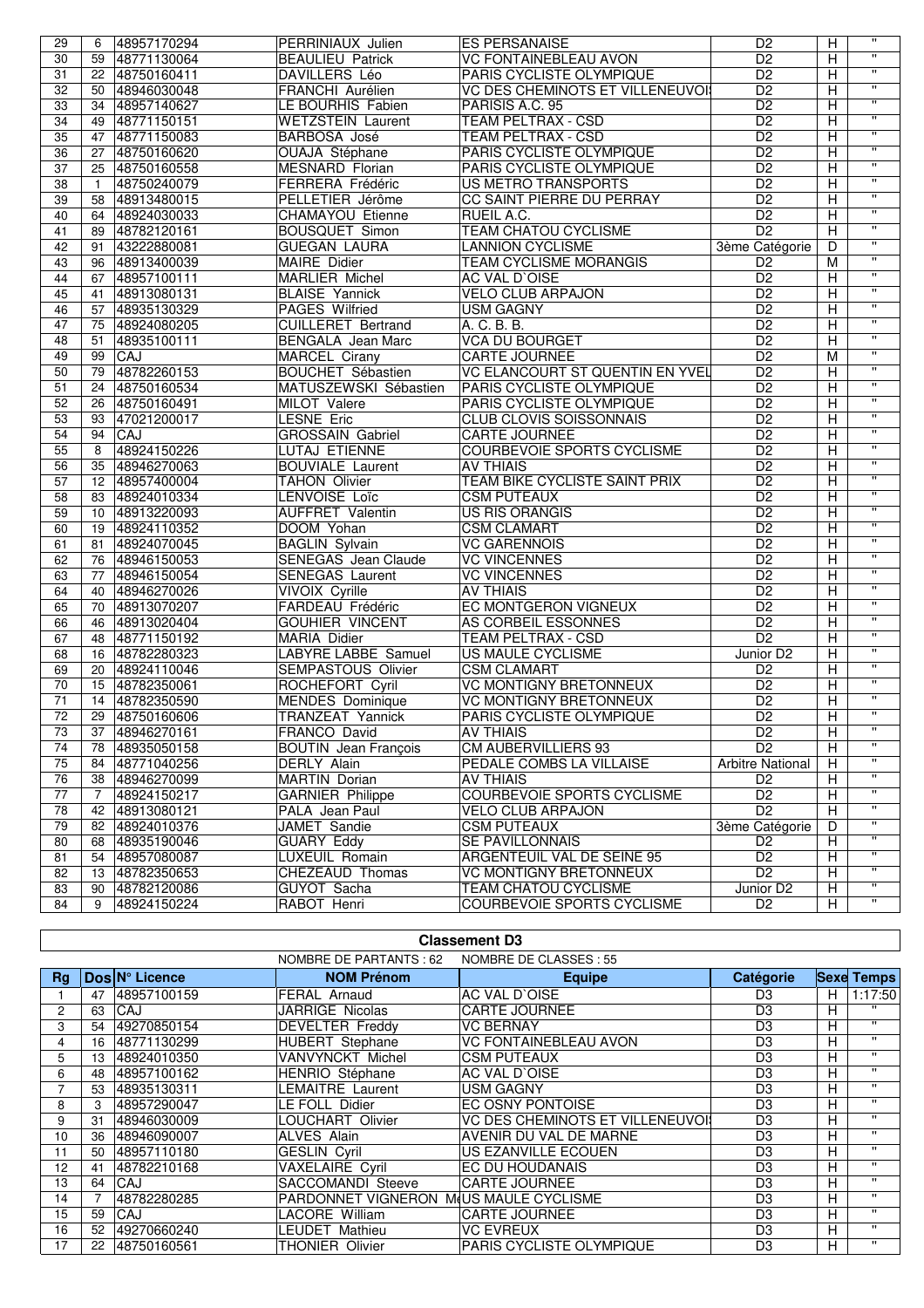| 18 | 8              | 48957400014    | <b>GRZEGORZEK Henri</b>  | TEAM BIKE CYCLISTE SAINT PRIX        | D <sub>3</sub>  | H                       | $\mathbf{H}$            |
|----|----------------|----------------|--------------------------|--------------------------------------|-----------------|-------------------------|-------------------------|
| 19 | 61             | CAJ            | <b>BROCHARD Frédéric</b> | <b>CARTE JOURNEE</b>                 | $\overline{D3}$ | Ξ                       | $\overline{\mathbf{u}}$ |
| 20 | 18             | 48782160102    | MICHAELI Andre           | EC VELIZY 78                         | D <sub>3</sub>  | Ξ                       | Ŧ                       |
| 21 |                | 10 48924110384 | <b>GAGNEUR Xavier</b>    | <b>CSM CLAMART</b>                   | D <sub>3</sub>  | H                       | $\overline{\mathbf{u}}$ |
| 22 | 55             | 48935100206    | CHANTEUR José            | <b>VCA DU BOURGET</b>                | $\overline{D3}$ | $\overline{H}$          | π                       |
| 23 |                | 37 48924150002 | ANNE Christophe          | COURBEVOIE SPORTS CYCLISME           | $\overline{D3}$ | $\overline{\mathsf{H}}$ | $\overline{\mathbf{u}}$ |
| 24 |                | 23 48782350728 | DARCAS Nicolas           | <b>VC MONTIGNY BRETONNEUX</b>        | D <sub>3</sub>  | H                       | $\overline{\mathbf{u}}$ |
| 25 | 27             | 48946270155    | DAVIDOU Jean Pierre      | <b>AV THIAIS</b>                     | D <sub>3</sub>  | H                       | π                       |
| 26 |                | 45 48946040253 | <b>BILLARD Thierry</b>   | <b>US CRETEIL</b>                    | $\overline{D3}$ | $\overline{\mathsf{H}}$ | π                       |
| 27 | 38             | 48924150126    | LETOURNEUR Régis         | <b>COURBEVOIE SPORTS CYCLISME</b>    | D3              | H                       | $\overline{u}$          |
| 28 | 58             | 48924200119    | LALLEMANT Igor           | <b>CSM VILLENEUVE LA GARENNE</b>     | $\overline{D3}$ | Ξ                       | $\overline{\mathbf{u}}$ |
| 29 | 20             | 48750160066    | <b>CATHERINE Michel</b>  | PARIS CYCLISTE OLYMPIQUE             | $\overline{D3}$ | Н                       | Ŧ                       |
| 30 | 33             | 48771280308    | WATREMEZ Sébastien       | LAGNY PONTCARRE CYC.                 | D <sub>3</sub>  | Н                       | π                       |
| 31 | 21             | 48750160248    | PERDRIEAU François       | PARIS CYCLISTE OLYMPIQUE             | $\overline{D3}$ | H                       | $\overline{\mathbf{u}}$ |
| 32 | 15             | 48771130324    | <b>GALVAING Damien</b>   | <b>VC FONTAINEBLEAU AVON</b>         | D <sub>3</sub>  | н                       | $\overline{\mathbf{u}}$ |
| 33 | 9              | 48957400016    | LOTH Stephane            | <b>TEAM BIKE CYCLISTE SAINT PRIX</b> | D <sub>3</sub>  | н                       | $\overline{\mathbf{u}}$ |
| 34 | 57             | 48913260093    | <b>GIL Norbert</b>       | <b>AC ORSAY</b>                      | D <sub>3</sub>  | Н                       | $\overline{\mathbf{u}}$ |
| 35 | 51             | 48957110023    | GRIMAL Hervé             | US EZANVILLE ECOUEN                  | D <sub>3</sub>  | Н                       | $\mathbf{H}$            |
| 36 | 46             | 48946040028    | ZURETTI Jean Luc         | <b>US CRETEIL</b>                    | D <sub>3</sub>  | Н                       | $\overline{\mathbf{u}}$ |
| 37 | 6              | 48782280347    | MARCHAND Jérome          | <b>US MAULE CYCLISME</b>             | $\overline{D3}$ | Ή                       | $\overline{\mathbf{u}}$ |
| 38 | 56             | 48946080006    | <b>ATTOUMANI Assadi</b>  | <b>TROPIKANA</b>                     | $\overline{D3}$ | $\overline{\mathsf{H}}$ | $\overline{\mathbf{u}}$ |
| 39 | 30             | 48771150210    | <b>REINE</b> Thierry     | <b>TEAM PELTRAX - CSD</b>            | D <sub>3</sub>  | $\overline{\mathsf{H}}$ | $\overline{\mathbf{u}}$ |
| 40 | 14             | 48771130328    | <b>DESMOULINS Didier</b> | <b>VC FONTAINEBLEAU AVON</b>         | D <sub>3</sub>  | H                       | $\overline{u}$          |
| 41 | 29             | 48771150124    | DE OLIVEIRA Carlos       | TEAM PELTRAX - CSD                   | D <sub>3</sub>  | H                       | $\overline{\mathbf{u}}$ |
| 42 | $\overline{4}$ | 48782280210    | <b>BOUST Alexandre</b>   | US MAULE CYCLISME                    | $\overline{D3}$ | $\overline{\mathsf{H}}$ | $\overline{\mathbf{u}}$ |
| 43 | 5              | 48782280358    | GRAVELAIS Michaël        | US MAULE CYCLISME                    | D <sub>3</sub>  | H                       | $\overline{\mathbf{u}}$ |
| 44 | 44             | 48935330190    | PINON Cédric             | <b>ES STAINS-CYCLISME</b>            | D <sub>3</sub>  | H                       | $\overline{\mathbf{u}}$ |
| 45 | 28             | 48946270067    | <b>GRIMBERT François</b> | <b>AV THIAIS</b>                     | $\overline{D3}$ | $\overline{\mathsf{H}}$ | π                       |
| 46 | 12             | 48924010356    | <b>MATHE Bruno</b>       | <b>CSM PUTEAUX</b>                   | D3              | Ξ                       | $\overline{\mathbf{u}}$ |
| 47 | 25             | 48946270280    | <b>BARVILLE Marc</b>     | <b>AV THIAIS</b>                     | $\overline{D3}$ | Н                       | $\overline{\mathbf{u}}$ |
| 48 | 49             | 48957110014    | <b>BENNOIN Luc</b>       | US EZANVILLE ECOUEN                  | D <sub>3</sub>  | Н                       | $\mathbf{u}$            |
| 49 | $\overline{1}$ | 48750240038    | LEGAGNEUR Blanche        | <b>US METRO TRANSPORTS</b>           | D <sub>4</sub>  | D                       | $\mathbf{H}$            |
| 50 | 40             | 48913050142    | <b>BOULET Bruno</b>      | CC IGNY PALAISEAU 91                 | D <sub>3</sub>  | Η                       | $\overline{\mathbf{u}}$ |
| 51 | 24             | 48782350066    | ROCHEFORT Michel         | <b>VC MONTIGNY BRETONNEUX</b>        | D <sub>3</sub>  | н                       | $\overline{u}$          |
| 52 | 42             | 48913240001    | <b>FAULCON Frédéric</b>  | <b>CC SACLAY</b>                     | D <sub>3</sub>  | Н                       | $\overline{\mathbf{u}}$ |
| 53 | 60             | 48913020401    | PECHOUX MICHAEL          | AS CORBEIL ESSONNES                  | D <sub>3</sub>  | M                       | $\overline{u}$          |
| 54 | 34             | 48924090266    | DOS SANTOS David         | <b>ANTONY BERNY CYCLISTE</b>         | $\overline{D3}$ | $\overline{H}$          | $\mathbf{u}$            |
| 55 | 35             | 48924090354    | VANDEWEGHE Loïc          | <b>ANTONY BERNY CYCLISTE</b>         | D3              | $\overline{H}$          | $\overline{u}$          |
|    |                |                |                          |                                      |                 |                         |                         |

## **Classement D4**

|                         |                |                | <b>NOMBRE DE PARTANTS: 71</b>              | NOMBRE DE CLASSES : 55            |                     |    |                         |
|-------------------------|----------------|----------------|--------------------------------------------|-----------------------------------|---------------------|----|-------------------------|
| Ra                      |                | Dos N° Licence | <b>NOM Prénom</b>                          | <b>Equipe</b>                     | <b>Catégorie</b>    |    | <b>Sexe Temps</b>       |
| $\mathbf{1}$            | 72             | <b>CAJ</b>     | <b>FRETWELL Nick</b>                       | <b>CARTE JOURNEE</b>              | D <sub>4</sub>      | H  | 1:07:40                 |
| $\overline{c}$          | 71             | 48782120168    | UGO Simone                                 | TEAM CHATOU CYCLISME              | D <sub>4</sub>      | M  | 0:00:32                 |
| 3                       | 54             | 48935330049    | <b>DUTEAU Gilles</b>                       | <b>ES STAINS-CYCLISME</b>         | D <sub>4</sub>      | H. | 0:00:49                 |
| $\overline{\mathbf{4}}$ | 74             | 48771190041    | <b>BORROZ</b> Jean Louis                   | <b>CC COULOMMIERS</b>             | D <sub>4</sub>      | M  | $\overline{u}$          |
| 5                       | 24             | 48924030096    | QUETEL Gaston                              | RUEIL A.C.                        | D <sub>4</sub>      | н  | $\overline{u}$          |
| 6                       | 43             | 48957100097    | <b>LINDER Eric</b>                         | AC VAL D'OISE                     | D <sub>4</sub>      | н  | $\overline{\mathbf{u}}$ |
| $\overline{7}$          | 39             | 48913400003    | RAMOS Eric                                 | CMOM TEAM CYCLISTE MORANGIS       | inisateur Critérium | H  | $\mathbf{H}$            |
| 8                       | 45             | 48957140622    | SACCOMANDI DELANNOY JPARISIS A.C. 95       |                                   | D <sub>4</sub>      | D  | $\mathbf{u}$            |
| 9                       | $\overline{4}$ | 48924150009    | MUSELET Christian                          | <b>COURBEVOIE SPORTS CYCLISME</b> | $\overline{D4}$     | Н  | π                       |
| 10                      | 7              | 48924010223    | PAUTRAT Francis                            | <b>CSM PUTEAUX</b>                | $\overline{D4}$     | Н  | π                       |
| 11                      | 53             | 48771130330    | <b>SEUROT Franck</b>                       | <b>VC FONTAINEBLEAU AVON</b>      | D <sub>4</sub>      | Н  | $\mathbf{H}$            |
| 12                      | 21             | 48935040141    | RICHARD Jean Luc                           | EC NEUILLY PLAISANCE              | D <sub>4</sub>      | Н  | $\mathbf{H}$            |
| 13                      | 29             | 48957110046    | EVRARD Christian                           | US EZANVILLE ECOUEN               | D <sub>4</sub>      | Н  | $\mathbf{H}$            |
| 14                      | 63             | 49272610148    | LEFEBVRE Philippe                          | VC SAULCEEN ELBEUF LES T.V.O      | D <sub>4</sub>      | Н  | $\mathbf{H}$            |
| 15                      | 64             | 48771160045    | PICHOT Thierry                             | LE MEE SPORTS                     | D <sub>4</sub>      | н  | $\mathbf{H}$            |
| 16                      | 49             | 48771400052    | <b>BRIAND Arnaud</b>                       | <b>VC BROU</b>                    | D <sub>4</sub>      | Η  | $\mathbf{H}$            |
| 17                      | 23             | 48924030036    | <b>GIROU Philippe</b>                      | RUEIL A.C.                        | D <sub>4</sub>      | н  | $\mathbf{H}$            |
| 18                      | 38             | 48782160108    | TEZE Philippe                              | EC VELIZY 78                      | D <sub>4</sub>      | н  | $\mathbf{H}$            |
| 19                      | 32             | 48771080057    | <b>HUET Laurent</b>                        | AS CHELLES                        | D <sub>4</sub>      | Η  |                         |
| 20                      | $\overline{2}$ | 48924150105    | HOUANARD Bertrand                          | COURBEVOIE SPORTS CYCLISME        | D <sub>4</sub>      | Η  | $\mathbf{u}$            |
| 21                      | 30             | 48957110189    | <b>GOFFIN Serge</b>                        | US EZANVILLE ECOUEN               | D <sub>4</sub>      | Η  | $\mathbf{u}$            |
| 22                      | 37             | 48782160091    | CHOISNE Alain                              | EC VELIZY 78                      | D <sub>4</sub>      | Η  | $\mathbf{u}$            |
| 23                      | 46             | 48913070008    | FIEVET Christian                           | EC MONTGERON VIGNEUX              | D <sub>4</sub>      | н  | $\mathbf{u}$            |
| 24                      | 58             | 48924200224    | DOLEZ Lou                                  | <b>CSM VILLENEUVE LA GARENNE</b>  | Junior              | D  | $\mathbf{u}$            |
| 25                      | 31             | 48957110027    | <b>GUILLERAULT Pascal</b>                  | US EZANVILLE ECOUEN               | D <sub>4</sub>      | H  | $\mathbf{u}$            |
| 26                      | 18             | 48935040156    | KERKRI Abdelkader                          | <b>EC NEUILLY PLAISANCE</b>       | D <sub>4</sub>      | Η  | $\mathbf{u}$            |
| 27                      |                | 48924150036    | <b>ALLIROL Didier</b>                      | <b>COURBEVOIE SPORTS CYCLISME</b> | $\overline{D4}$     | Η  | π                       |
| 28                      | 14             | 48782280205    | <b>JOHAN Patrick</b>                       | US MAULE CYCLISME                 | $\overline{D4}$     | Η  | $\overline{\mathbf{u}}$ |
| 29                      | 41             | 48913480023    | AUTISSIER Joel                             | CC SAINT PIERRE DU PERRAY         | D <sub>4</sub>      | Η  | $\mathbf{u}$            |
| 30                      | 34             | 48946270046    | GONCALVES DA CRUZ Carl(AV THIAIS           |                                   | D <sub>4</sub>      | Н  | $\mathbf{H}$            |
| 31                      | 36             | 48771280276    | <b>HACHOUD Guy</b>                         | <b>LAGNY PONTCARRE CYC.</b>       | D <sub>4</sub>      | Н  | $\mathbf{H}$            |
| 32                      | 47             | 48913070321    | PEROTTO Lucien                             | EC MONTGERON VIGNEUX              | D <sub>4</sub>      | Н  | $\mathbf{H}$            |
| 33                      | 26             | 48957400017    | LOUVEL Gilles                              | TEAM BIKE CYCLISTE SAINT PRIX     | D <sub>4</sub>      | Н  | $\mathbf{H}$            |
| 34                      | 65             | 48771190031    | <b>HERVILLARD Gilles</b>                   | <b>CC COULOMMIERS</b>             | D <sub>4</sub>      | Н  | $\mathbf{H}$            |
| 35                      | 40             | 48913010171    | WOLFERSBERGER Arnaud   VC SAVIGNY SUR ORGE |                                   | D <sub>4</sub>      | H  | $\mathbf{H}$            |